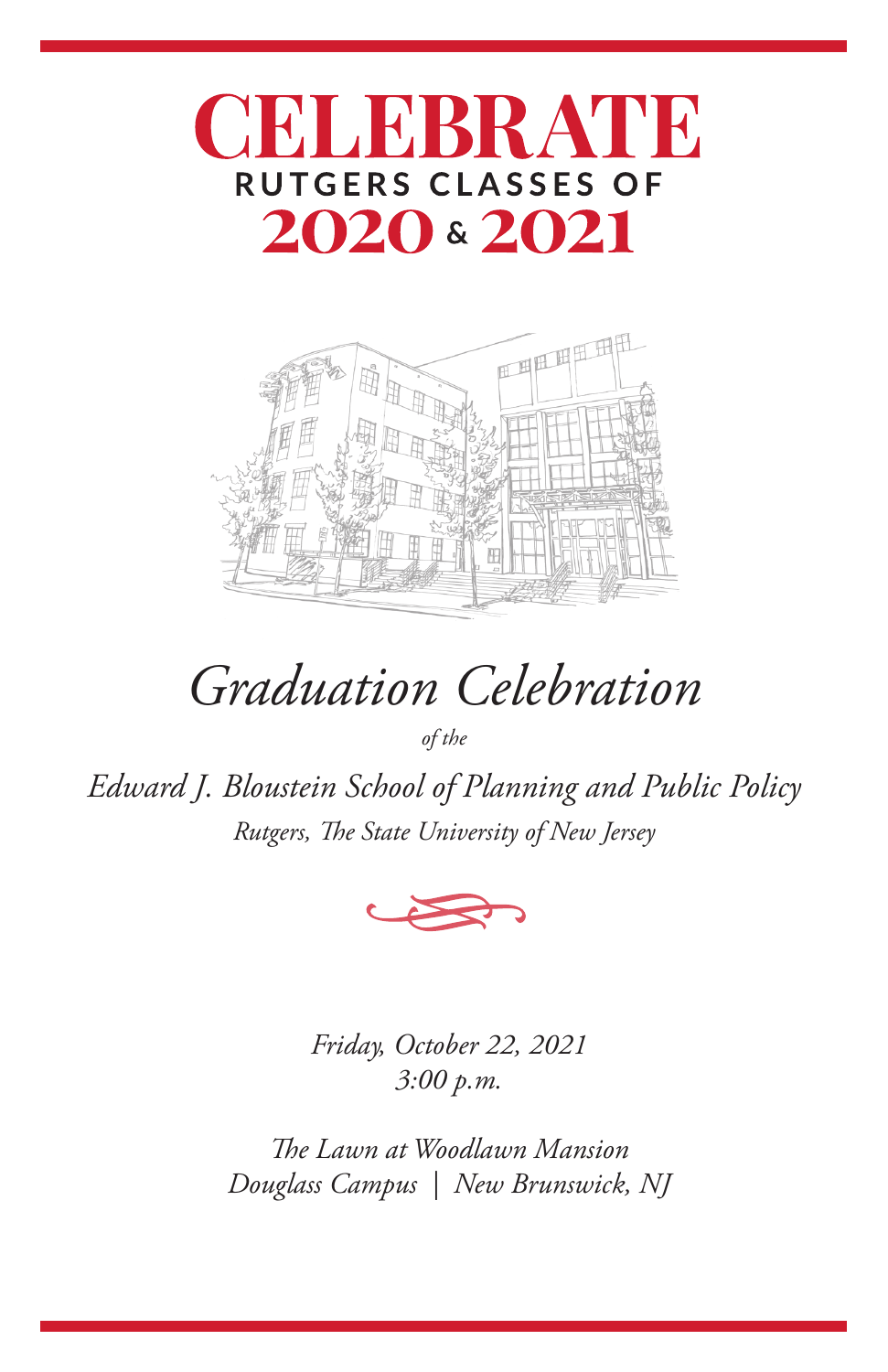**CC** It is a commonplace of educational philosophy that a university, should encourage the application of knowledge to social purpose. It is in this process of public policy analysis that the resources of higher education can be invaluable. . . ."

#### **Edward J. Bloustein**

President Rutgers, The State University of New Jersey 1971-1989





**The mission of the Edward J. Bloustein School of Planning and Public Policy is to create just, socially inclusive, environmentally sustainable and healthy local, national and global communities.**

**The Bloustein ethic engages those who do their jobs not just honorably, but with a passion for their work that alters their surroundings. The Bloustein School seeks to foster new research and thinking that achieve both scholarly recognition and public acceptance.**

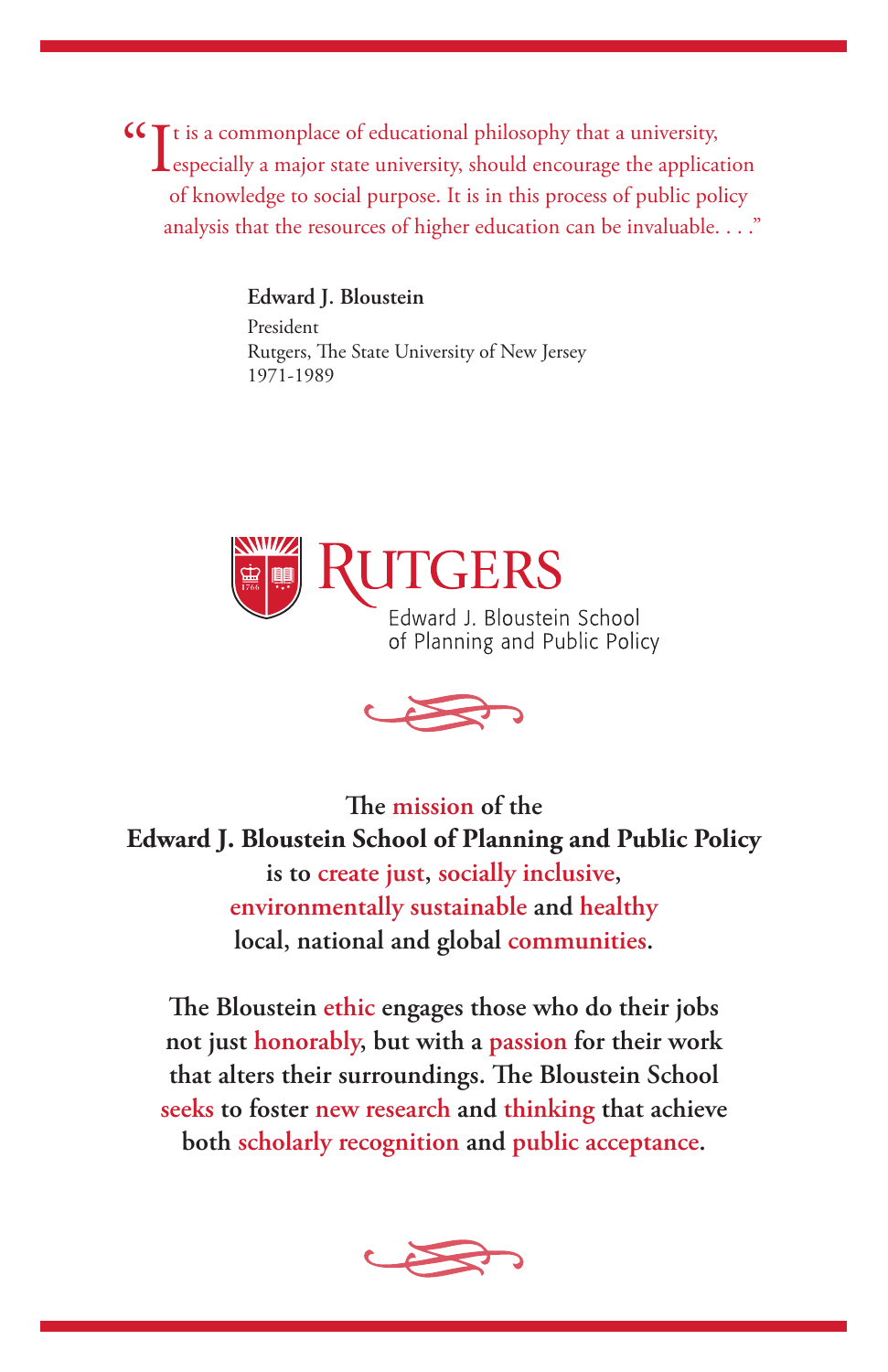## *Order of Events*

| National Anthem                                                                                                                          | Performed by the Mason Gross Brass Quintet    |
|------------------------------------------------------------------------------------------------------------------------------------------|-----------------------------------------------|
| Alma Mater                                                                                                                               | Performed by the Rutgers Glee Club            |
| Dean's Message                                                                                                                           | Piyushimita (Vonu) Thakuriah                  |
|                                                                                                                                          | Distinguished Professor and Dean              |
| <b>Graduation Remarks</b>                                                                                                                | Lina Maria Alfonso, MHA '20                   |
| Name Recognition of the Graduates of the Classes of 2020 and 2021                                                                        |                                               |
| Doctoral Candidates                                                                                                                      | Robert B. Noland                              |
|                                                                                                                                          | Distinguished Professor and Director,         |
|                                                                                                                                          | Doctoral Program, Planning and Public Policy  |
| Graduate Program in                                                                                                                      | Kathe Newman                                  |
| Urban Planning and Policy Development                                                                                                    | Professor and Program Director                |
| Graduate Program in Public Policy                                                                                                        | Julia Sass Rubin                              |
|                                                                                                                                          | Associate Professor, Program in Public Policy |
| Graduate Program in Health Administration                                                                                                | Ann Marie Hill                                |
|                                                                                                                                          | Associate Professor of Practice               |
| Graduate Program in Public Informatics                                                                                                   | <b>Clinton Andrews</b>                        |
|                                                                                                                                          | Professor, Associate Dean for Research, and   |
|                                                                                                                                          | Program Director                              |
|                                                                                                                                          |                                               |
|                                                                                                                                          | Marc D. Weiner                                |
|                                                                                                                                          | Associate Research Professor,                 |
| Undergraduate Programs in<br>Planning and Public Policy, Public Health, Public Policy,<br>Health Administration, Urban Planning & Design | Associate Dean of Academic Administration,    |

Presentation of Graduates Dean Vonu Thakuriah